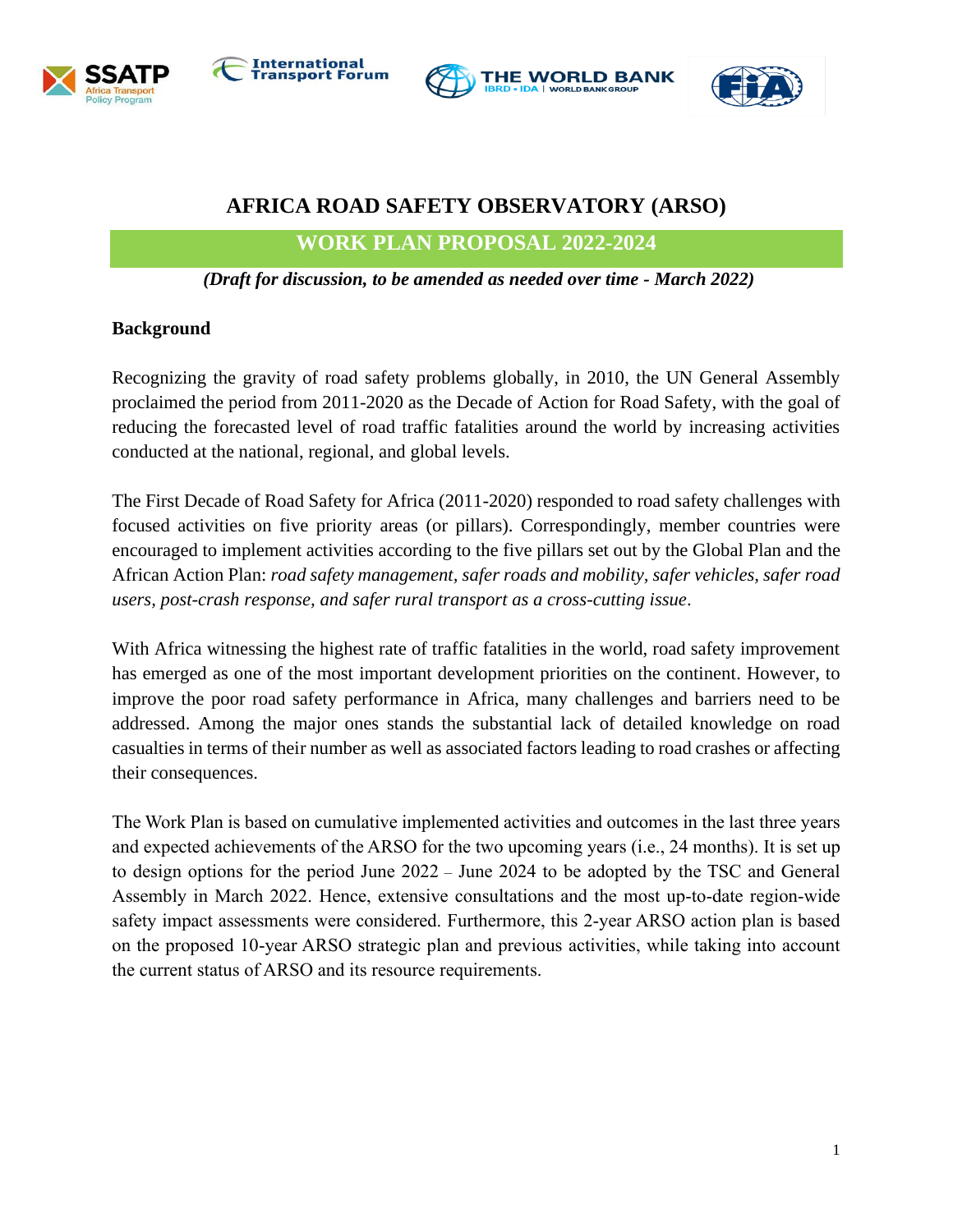







### **The ARSO Vision is:**

*"Leveraging data-driven decision making, learning from experience and to promote good practice to drive road safety actions"*

## **The ARSO Mission is:**

*"Fostering a coordinated international and continental cooperation to develop effective solutions for reducing the number of accident victims across the continent"*

## **The ARSO Core Values are:**

- ✓ *Inclusivity: a desire to address safety issues for all road users*
- ✓ *Integrity: creating a culture of transparency and accountability*
- ✓ *Partnerships: a strong and effective collaboration between member states, regional blocks development partners and private sector;*
- ✓ *Humanity: a strong focus on people, their safety and quality of life;*
- ✓ *Innovation: a commitment to finding creative, evidence-based and sustainable solutions to preventing road trauma.*

In the section below, each pillars' objective was broken down into manageable activities that ARSO -TSC *or* the Secretariat will put in place in order to actually accomplish the expected deliverables and achieve the results and outcomes described in its strategic goal.

The Action Plan is articulated around the following 4 pillars, thematic programmes of work (*depicted in below figure*):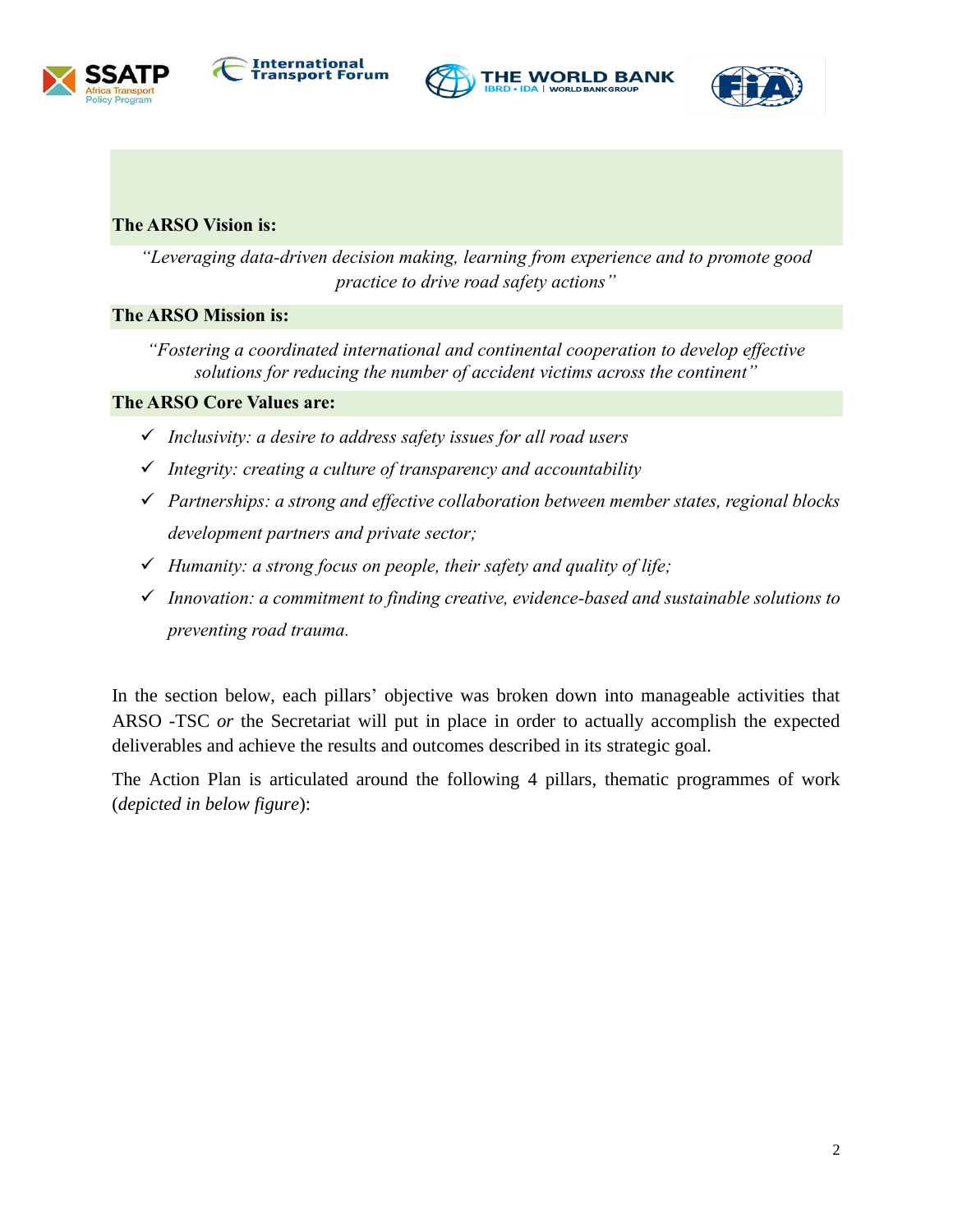

## **Research, Publications and Communications**

Each programme establishes a vision for and basic principles to guide future ARSO work. They also set out key issues for consideration, identify potential outputs, and suggest a timetable and means for achieving these. Implementation of the work plan depends on contributions from all parties. Periodically, the TSC and the GA review the state of implementation of these work programmes. The proposed work plan for the coming two years is as follows:

#### **Pillar # 1) Enhancing and strengthening the ARSO's institutional governance**

One of the main purposes of the ARSO is to provide a powerful information tool which would make it possible to identify and quantify road safety problems throughout the African roads, evaluate the efficiency of road safety measures/interventions, determine the relevance of States actions and facilitate the exchange of experience in this field.

The governance system of the Observatory should allow for maximum flexibility and enhance the expected governance structure. This is very important to prepare the 2021-2030 agenda from 2022 now until the end of 2024. The following activities are proposed for concerted and funded implementation: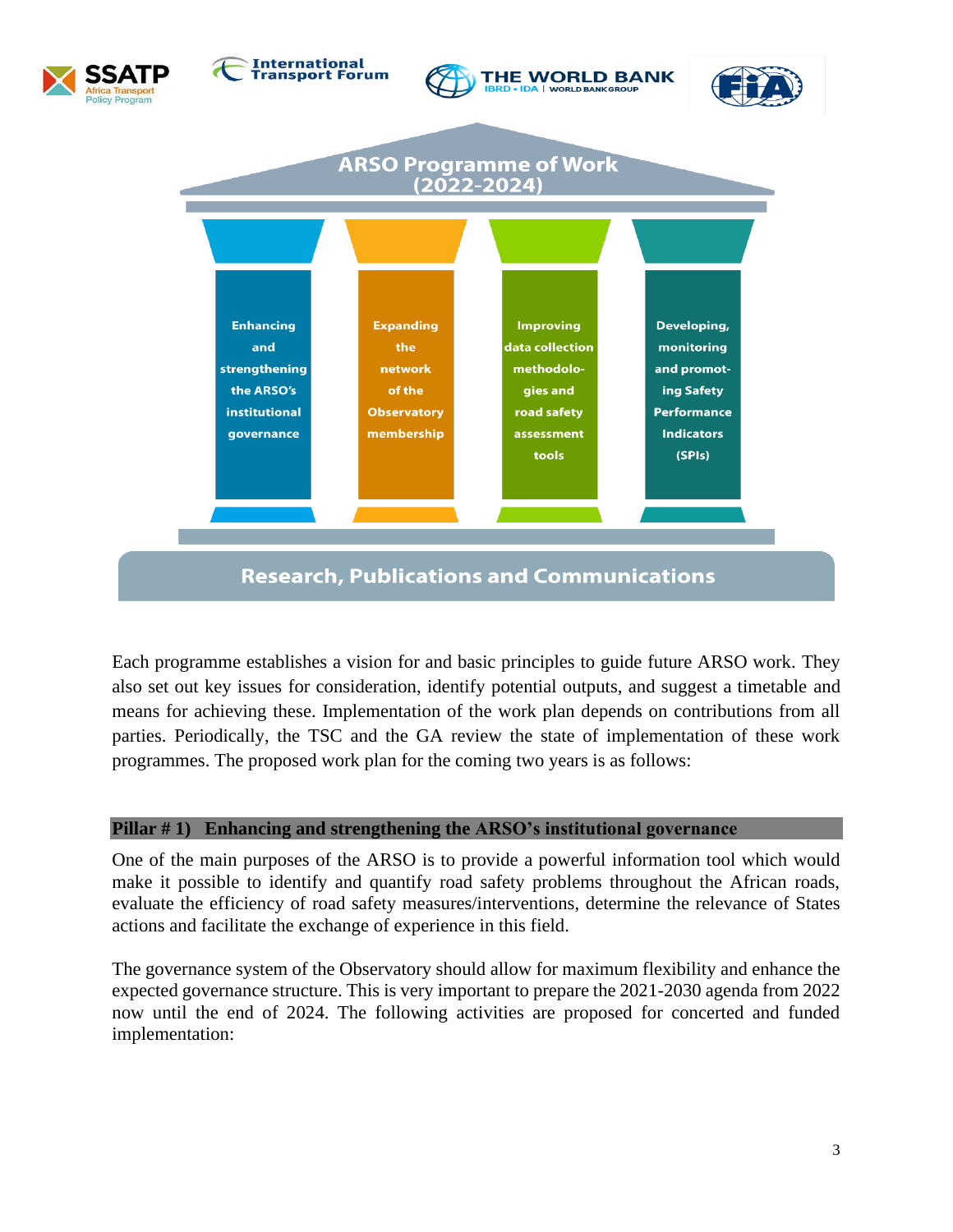







| <b>P1</b>                                      | <b>Action /intervention</b>                                                                                                                                                                      | <b>Priority</b> | <b>Estimated</b><br>budget<br>$(2022 -$<br>2024) | <b>Responsible</b> | <b>Timeframe</b> |
|------------------------------------------------|--------------------------------------------------------------------------------------------------------------------------------------------------------------------------------------------------|-----------------|--------------------------------------------------|--------------------|------------------|
| $\mathbf{1}$                                   | Institutionalize ARSO as an independent entity<br>with a well-defined governance structure with the<br>necessary resources<br>for<br>take-off<br>through<br><b>Technical Assistance</b>          | High            | 0\$                                              | <b>AUC</b>         | March,<br>2023   |
| $\overline{2}$                                 | Make the bylaw of the Africa Road Safety<br>Observatory<br>approved<br>with<br>continental<br>recognition                                                                                        | High            | 0\$                                              | All                | Dec, 2022        |
| $\mathbf{3}$                                   | Develop and adopt an Africa road safety<br>observatory policy framework 2023-2030 with a<br>list of KPIs for all MS                                                                              | High            | $100 k$ \$                                       | ARSO TSC           | June, 2022       |
| $\overline{\mathbf{4}}$                        | Develop framework for hosting the observatory in<br>a member country                                                                                                                             | High            | 0\$                                              | All                | Dec, 2022        |
| $\overline{\mathbf{5}}$                        | Set-up a technical working group<br>(TWG)<br>mandated with specific tasks such as providing<br>technical input, conducting situational analyses or<br>drafting crash-related country statistics. | High            | 0\$                                              | <b>ARSO</b>        | Jan, 2023        |
| 6                                              | Foster new collaborations and partnerships with<br>development partners, private sector, academia<br>and arrange targeted follow-up meetings                                                     | High            | 0\$                                              | <b>ARSO</b>        | Jan, 2023        |
| 7                                              | Administer and deliver training program to build<br>capacities of MS to better collect & analyze road<br>safety data                                                                             | High            | 200 k\$                                          | <b>ARSO TSC</b>    | June, 2022       |
| 8                                              | Support member states Road<br>Safety Data<br>Management System                                                                                                                                   | High            | 100 k\$                                          | <b>ARSO TSC</b>    | June, 2022       |
| $\boldsymbol{9}$                               | Depositing of instruments of ratification of the<br>African RS Charter for the entry into full force<br>(speed up the formal process of signing, ratifiying,<br>and depositing of the Charter)   | High            | 0\$                                              | <b>ARSO TSC</b>    | June, 2022       |
| <b>Budget by Pillar - funding requirements</b> |                                                                                                                                                                                                  |                 |                                                  |                    | <b>\$400K</b>    |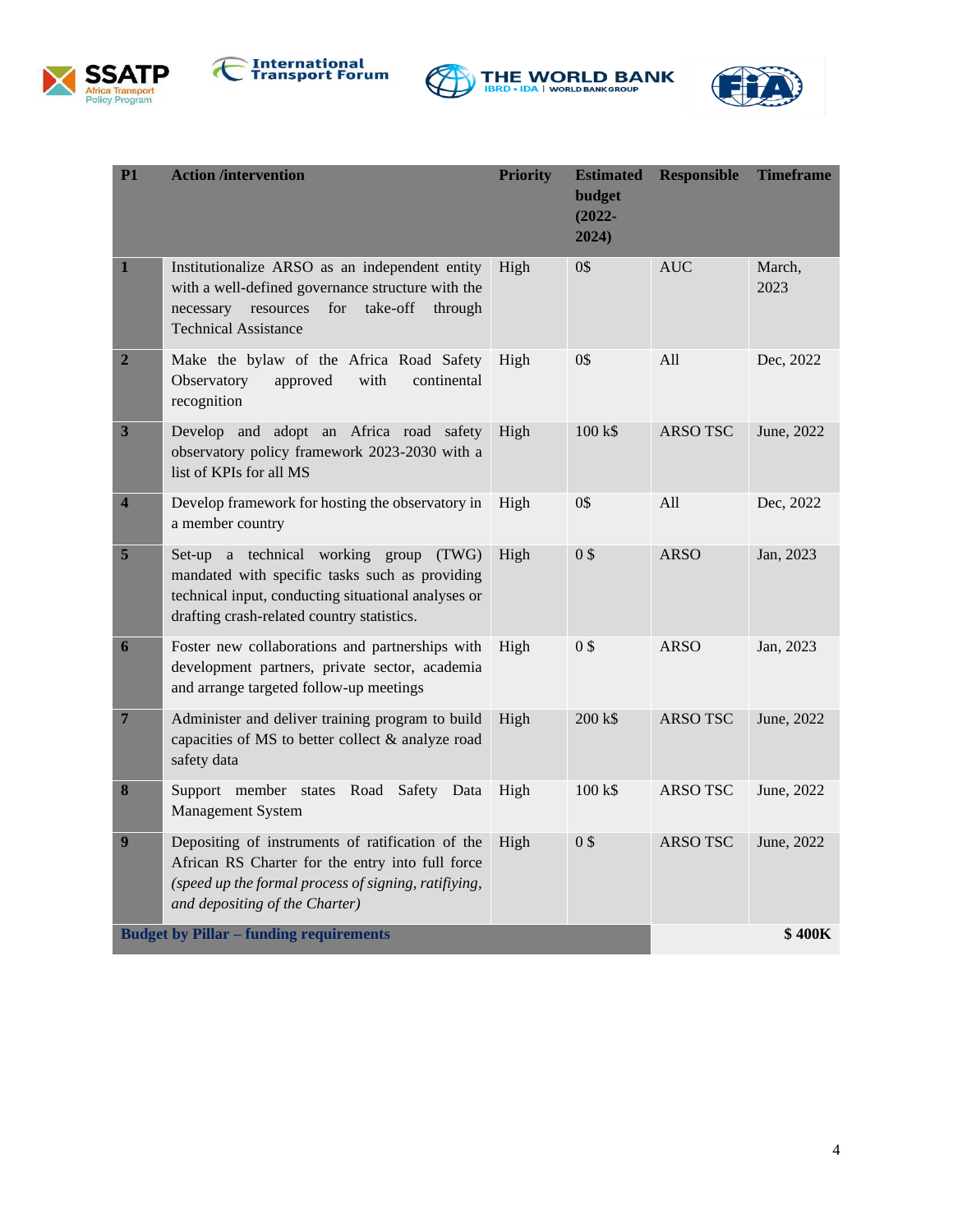





#### **Pillar # 2) Expanding the network of the Observatory membership**

The first Plan of Action for Road Safety (2011-2020) were not achieved in spite of valiant efforts by member States. Accordingly, the UN General Assembly has published a new resolution proclaiming the period 2021-2030 as the Second Decade of Action for Road Safety, with a goal of reducing road traffic deaths and injuries by at least 50% from 2021 to 2030.

The resolution calls upon member states to continue action on all road safety targets including Sustainable Development Goals (SDGs). Coordination and networking are critical to achieve the global targets by all countries and parties.

In this optic, the following activities are proposed for concerted implementation through ARSO:

| P <sub>2</sub>                                 | <b>Action /intervention</b>                                                                                                                                                                                 | <b>Priority</b> | <b>Estimated</b><br>budget<br>$(2022 -$<br>2024) | <b>Responsible</b>       | <b>Timeframe</b>     |
|------------------------------------------------|-------------------------------------------------------------------------------------------------------------------------------------------------------------------------------------------------------------|-----------------|--------------------------------------------------|--------------------------|----------------------|
| 1                                              | Organizing the $2022 \& 2023$ Annual meetings of<br>road safety lead agency directors                                                                                                                       | High            | $150 k$ \$                                       | ARSO,<br>partners        | Dec, 2023            |
| $\boldsymbol{2}$                               | Organizing the 2022 $& 2023$ Annual meetings of<br>road safety data co-ordinators (methodologies,<br>tools, analysis);                                                                                      | High            | $150 \text{ k}\$                                 | ARSO,<br>partners        | Dec, 2023            |
| 3                                              | Organizing the $2022 \& 2023$ annual meetings<br>(AGM, NDCs, Global Meeting of Regional<br>Observatories, Global Network for Road Safety<br>Legislators, Road Traffic Injuries Research<br>Network (RTIRN)) | High            | 300 k\$                                          | ARSO,<br>partners        | Dec, 2023            |
| $\overline{\mathbf{4}}$                        | Organising a 4 webinars per year covering all road<br>safety pillars                                                                                                                                        | Moderate        | 20 k\$                                           | ARSO,<br>partners        | 3<br>Every<br>months |
| 5                                              | Setting up $\&$ implementing a training program to<br>build capacities of MS to better collect & analyse<br>road safety data (2 sessions in 2022 and 3<br>sessions in 2023)                                 | High            | 80 K\$                                           | ARSO,<br>partners        | Dec, 2023            |
| 6                                              | Continue collaboration between African Minsters<br>of Transport, and Universities in Africa on Road<br>Safety                                                                                               | Moderate        | 0 <sup>s</sup>                                   | ARSO,<br>STC,<br>network | Sep., 2022           |
| <b>Budget by Pillar – funding requirements</b> |                                                                                                                                                                                                             |                 |                                                  |                          | <b>\$700K</b>        |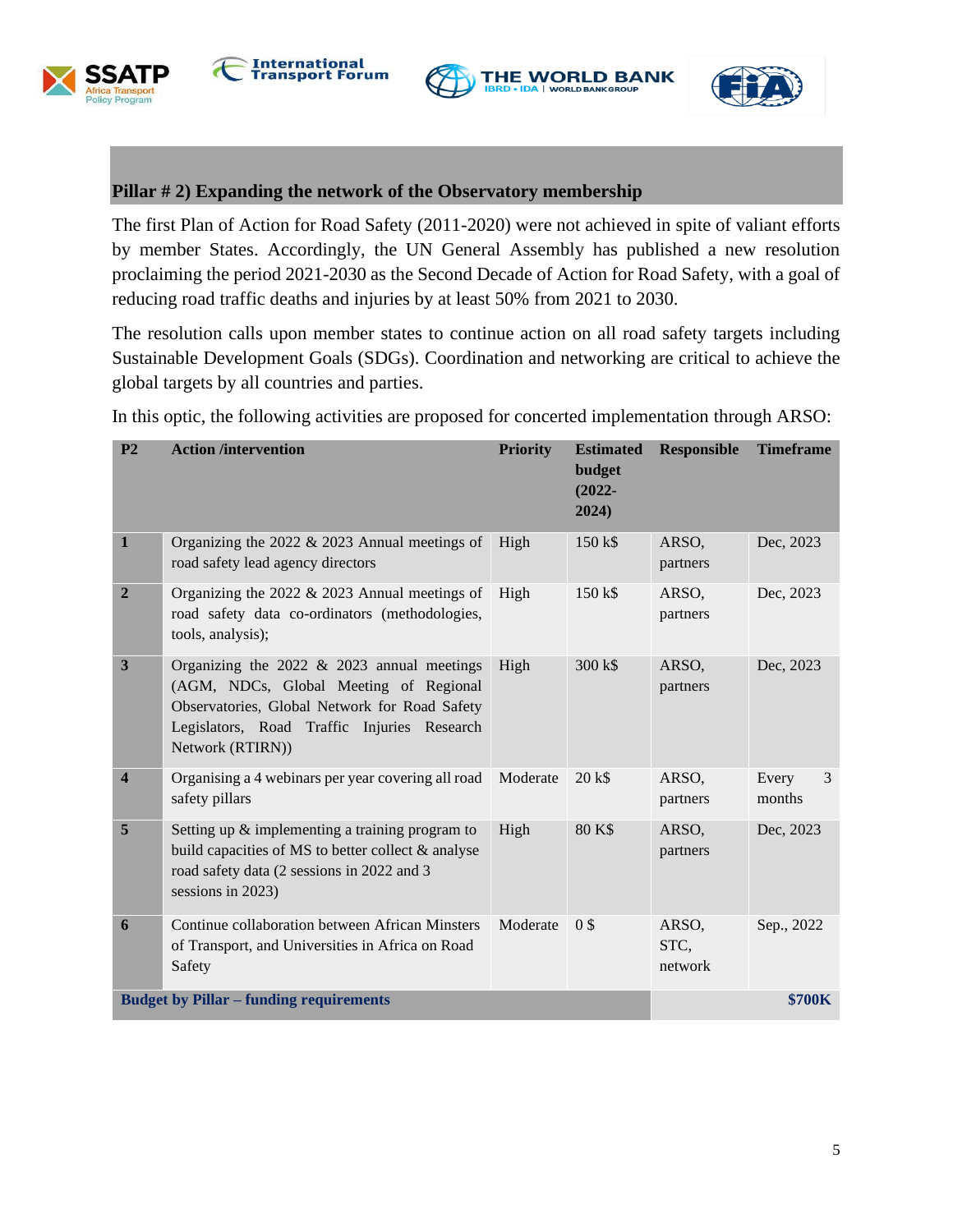





### **Pillar # 3) Improving data collection methodologies and road safety assessment tools**

In different meetings/workshops held, it was acknowledged that more variables and values are necessary to better describe and analyse the road crash phenomenon at AU level. As a result of differences in the collected data variables and values, their definitions, the differences of the crash data collection forms, structures, and relevant data formats among the existing national databases, both crash/injury data quality and availability are affected. Consequently, lack of uniformity in fatality data among and within African countries hinders the exploitation of crash data potential and limits data analyses and comparisons at the AU level.

Under this perspective, the recommendation for a 45 common dataset composed of a minimum data elements/variable, called MiniARSO has been developed as an intermediate step bearing in mind the unique challenges faced in countries, consisting of 25 minimum set of standardised data elements, which allowed for comparable road crash data were available in and accepted by Africans' lead agency. The findings from the first-round of the survey on road crash-related variables provided a thorough overview of the current situation in ARSO member countries, where it is clear that there are significant deficiencies and gaps in terms of safety performance indicators (SPIs), exposure data, and crash-related variables (MiniARSO). However, member States are welcome to collect variables beyond the minimum data elements of MiniARSO as identified through survey and crash related data questionnaires.

Thus, progressively, more and more common road crash data from various countries will be available in a uniform format. In this way, the Observatory, with disaggregated data on road fatalities, will gradually contain more and more compatible and comparable data, allowing for more reliable analyses and comparisons across all countries on the continent. The ARSO secretariat shall, in this regard,

| <b>P3</b>      | <b>Action /intervention</b>                                                                                                                                                   | <b>Priority</b> | <b>Estimated</b><br>budget<br>$(2022 -$<br>2024) | <b>Responsible</b> | <b>Timeframe</b> |
|----------------|-------------------------------------------------------------------------------------------------------------------------------------------------------------------------------|-----------------|--------------------------------------------------|--------------------|------------------|
| 1              | Development of the 2 <sup>nd</sup> Africa Road Safety<br>(2022/23/24),<br>periodical<br>report<br>ensure<br>publication of this report;                                       | High            | $200 k$ \$                                       | ARSO, Partners     | Every year       |
| $\overline{2}$ | Revising the set of variables related to crash<br>data according to new road safety plan                                                                                      | High            | $60 k$ \$                                        | ARSO, Partners     | Jan, 2023        |
| 3              | Encourage M.S. to adopt MiniARSO as a full<br>set of criteria for a new data collection system<br>or adopt progressively in the course of<br>improvements to an existing one. | High            |                                                  | <b>ARSO</b>        | Every year       |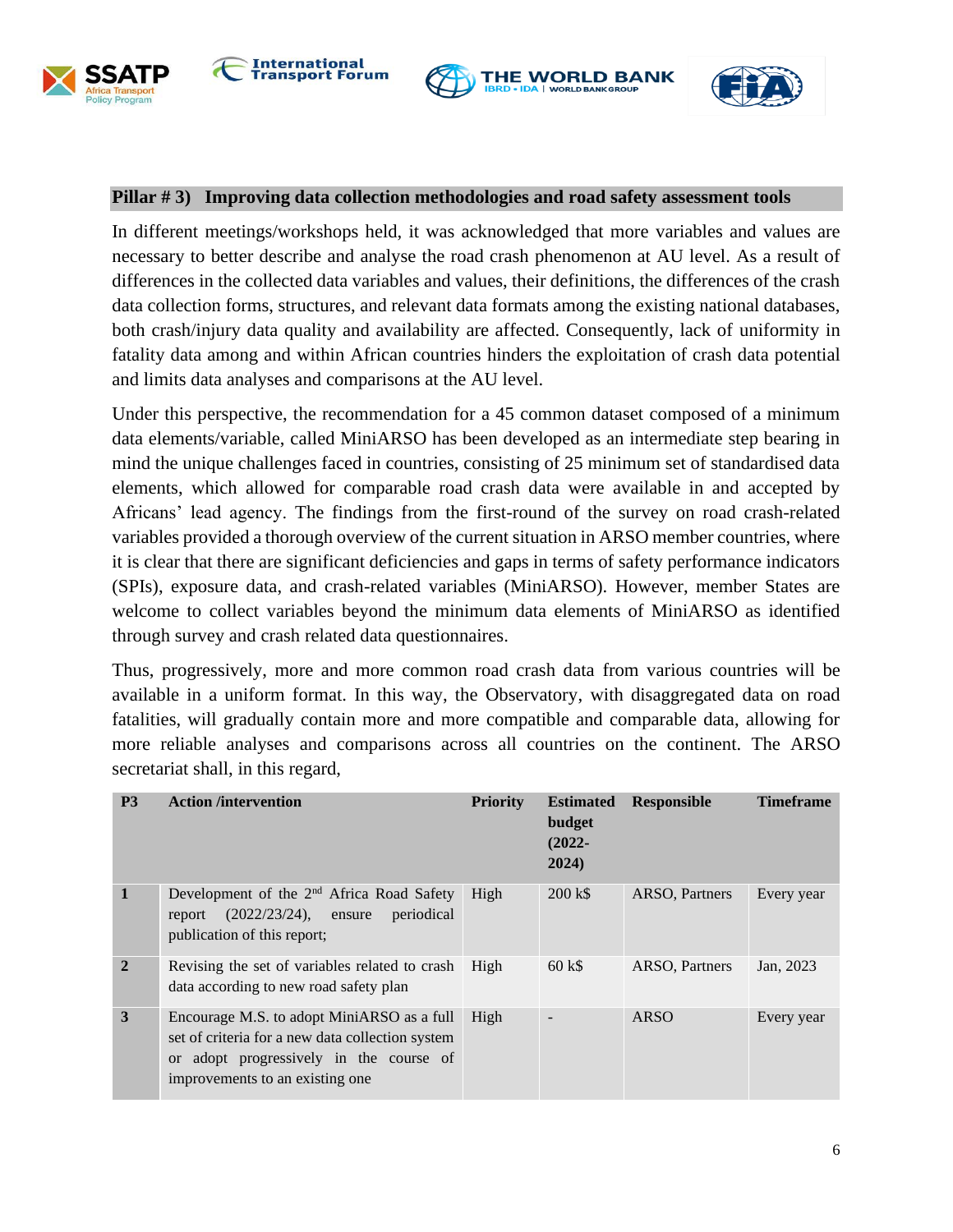







| <b>Budget by Pillar - funding requirements</b> |                                                                                                                                                                                                                                       |          |                  |                                                                                                                                                   | <b>\$830K</b>                   |
|------------------------------------------------|---------------------------------------------------------------------------------------------------------------------------------------------------------------------------------------------------------------------------------------|----------|------------------|---------------------------------------------------------------------------------------------------------------------------------------------------|---------------------------------|
| 10                                             | Compulsory motor vehicle insurance in<br>ARSO MS (set a minimum of insurance<br>coverage across the region)                                                                                                                           | High     | $\boldsymbol{0}$ | ARSO, African<br>Insurance<br>Organization<br>(AIO)                                                                                               | Dec 2023                        |
| 9                                              | Registered Motor Vehicles Data platforms<br>for exchange of vehicle information, and<br>recommendations (adopt rules for<br>registration of vehicles that include strict<br>vehicle inspection schemes and other<br>solutions (WP.29) | High     | $\overline{0}$   | ARSO,<br>CITA,<br>UNEP,<br><b>WHO</b>                                                                                                             | Sep't, 2022                     |
| 8                                              | Expand piloting the implementation<br>of<br>DRIVER (WB's tool for data analysis) in 4<br>member states                                                                                                                                | Moderate | 120 K\$          | ARSO, Partners                                                                                                                                    | Dec, 2023                       |
| $\overline{7}$                                 | Improving tools and methodologies for the<br>collection of crash data and other safety-<br>related data, including risky self-declared<br>violation behaviour within the common<br>ARSO database                                      | High     | 100 K\$          | ARSO,<br><b>ESRA</b> initiative<br>EU (ESRA3 data<br>collection for 10<br>countries, approx<br>$10,000 - 15,000$<br><b>USD</b><br>per<br>country) | June, 2023<br>Feb-March<br>2023 |
| 6                                              | Developing guidelines on minimum set of<br>data (with detailed and standardized definition<br>and prompting it)                                                                                                                       | Moderate | 50 K\$           | ARSO, Partners                                                                                                                                    | June, 2023                      |
| 5                                              | Conducting Audit of crash data in interested<br>countries: 2 audits per year                                                                                                                                                          | High     | 200 K\$          | ARSO, partners<br>(TTF)                                                                                                                           | Dec, 2023                       |
| $\overline{\mathbf{4}}$                        | Facilitate training programs on IRAP road Moderate<br>assessment methodologies                                                                                                                                                        |          | 100 K\$          | ARSO, iRAP                                                                                                                                        | Dec, 2023                       |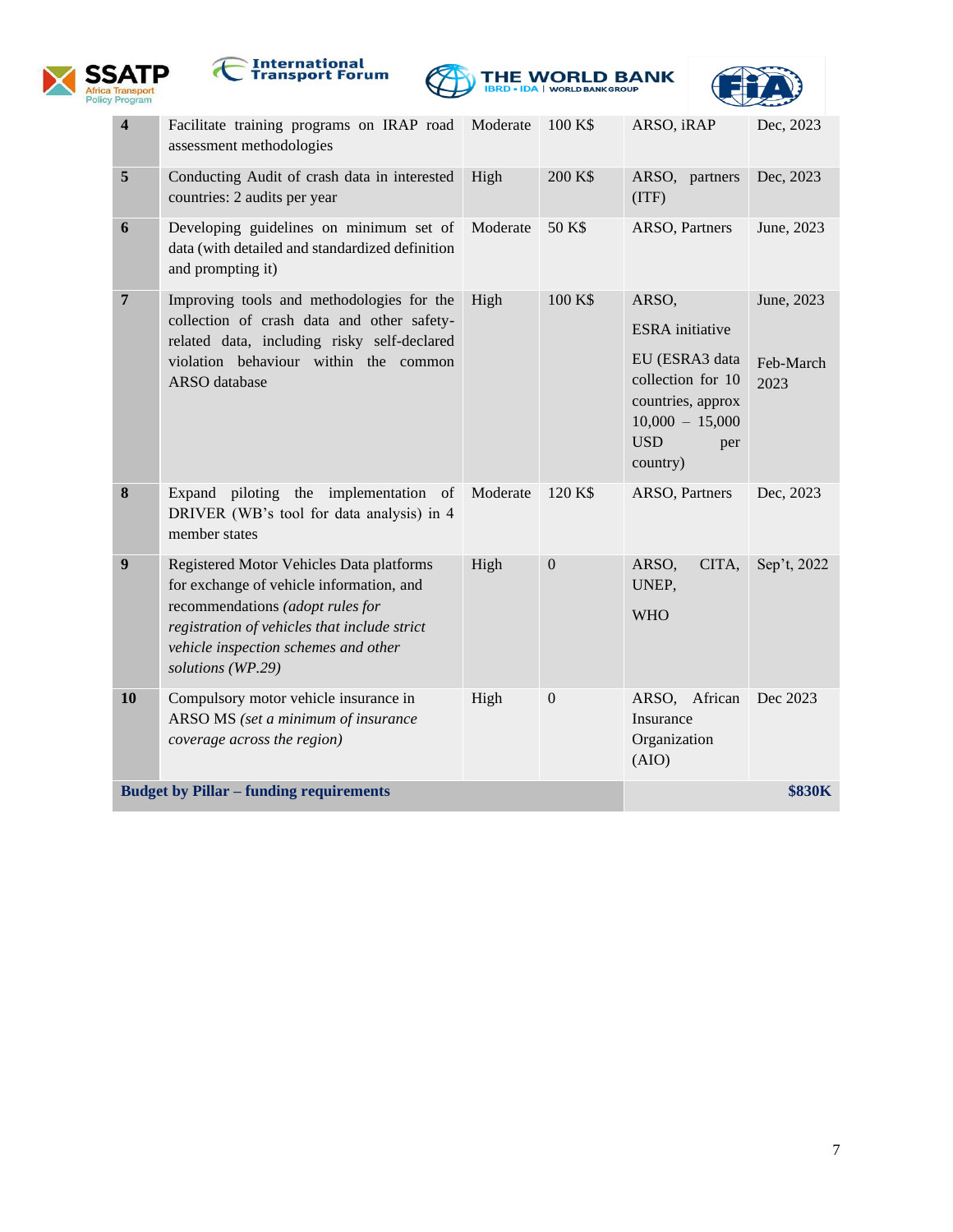







#### **Pillar # 4) Developing, monitoring and promoting Safety Performance Indicators (SPIs)**

The African Road Safety Action Plan (2021-2030) represents a guiding instrument for countries to implement road safety strategies at national and regional levels. Specific indicators for each action area/pillar as well as broader outcome measures will serve as the main tool for observing how countries are implementing measures and good practice interventions. Progress on implementation of the interventions and related performance under each area also needs to be monitored systematically in order to understand what needs to be done to achieve the goal of the Decade Plan of Action. Thus, an evidence-based approach is required to improve knowledge on the effectiveness of interventions in Africa, and this can only occur through monitoring and evaluation of interventions in member countries. In this regard, ARSO supports the lead agency's effort to improve road crashes in line with the African Action Plan and other safety-related database systems to make possible evidence-based road safety policies, interventions, and monitor performance for successful and far-reaching results in the region. In order to accomplish this, the ARSO Technical Steering Committee (TSC) and the Secretariat shall:

| <b>P4</b>                                      | <b>Action /intervention</b>                                                                                                                                                                                                                                                                                        | <b>Priority</b> | <b>Estimated</b><br>budget<br>$(2022 -$<br>2024) | <b>Responsible</b>  | <b>Timeframe</b> |
|------------------------------------------------|--------------------------------------------------------------------------------------------------------------------------------------------------------------------------------------------------------------------------------------------------------------------------------------------------------------------|-----------------|--------------------------------------------------|---------------------|------------------|
| $\mathbf{1}$                                   | Establish Safety performance indicators (SPI's) to<br>be monitored at the national level and regional<br>level, related to crash data, exposure data, vital<br>registration data, and performance data, in line<br>with the new road safety decade (5 action areas)<br>and the Africa Road Safety Plan (2021-2030) | High            | 50 k\$                                           | ARSO,<br>partners   | Jan, 2023        |
| $\overline{2}$                                 | Collaboration with WHO to collect, review and<br>cleaning crash data including Vital registration<br>data - CRVS system                                                                                                                                                                                            | High            |                                                  | ARSO,<br><b>WHO</b> | Every year       |
| $\overline{\mathbf{3}}$                        | Continuing the work with WHO to improve crash<br>data and other safety-related data Vital registration<br>data (SPIs analysis to identify gaps<br>and<br>recommendations)                                                                                                                                          | Moderate        | 100 K\$                                          | ARSO,<br><b>WHO</b> | Every year       |
| 4                                              | Develop monitoring and evaluation guidelines on<br>the progress of road crash data management in<br>member nations while building on the experience<br>of best performers                                                                                                                                          | Moderate        | 100 K\$                                          | ARSO.<br><b>WHO</b> | June 2023        |
| <b>Budget by Pillar – funding requirements</b> |                                                                                                                                                                                                                                                                                                                    |                 |                                                  |                     | <b>\$250K</b>    |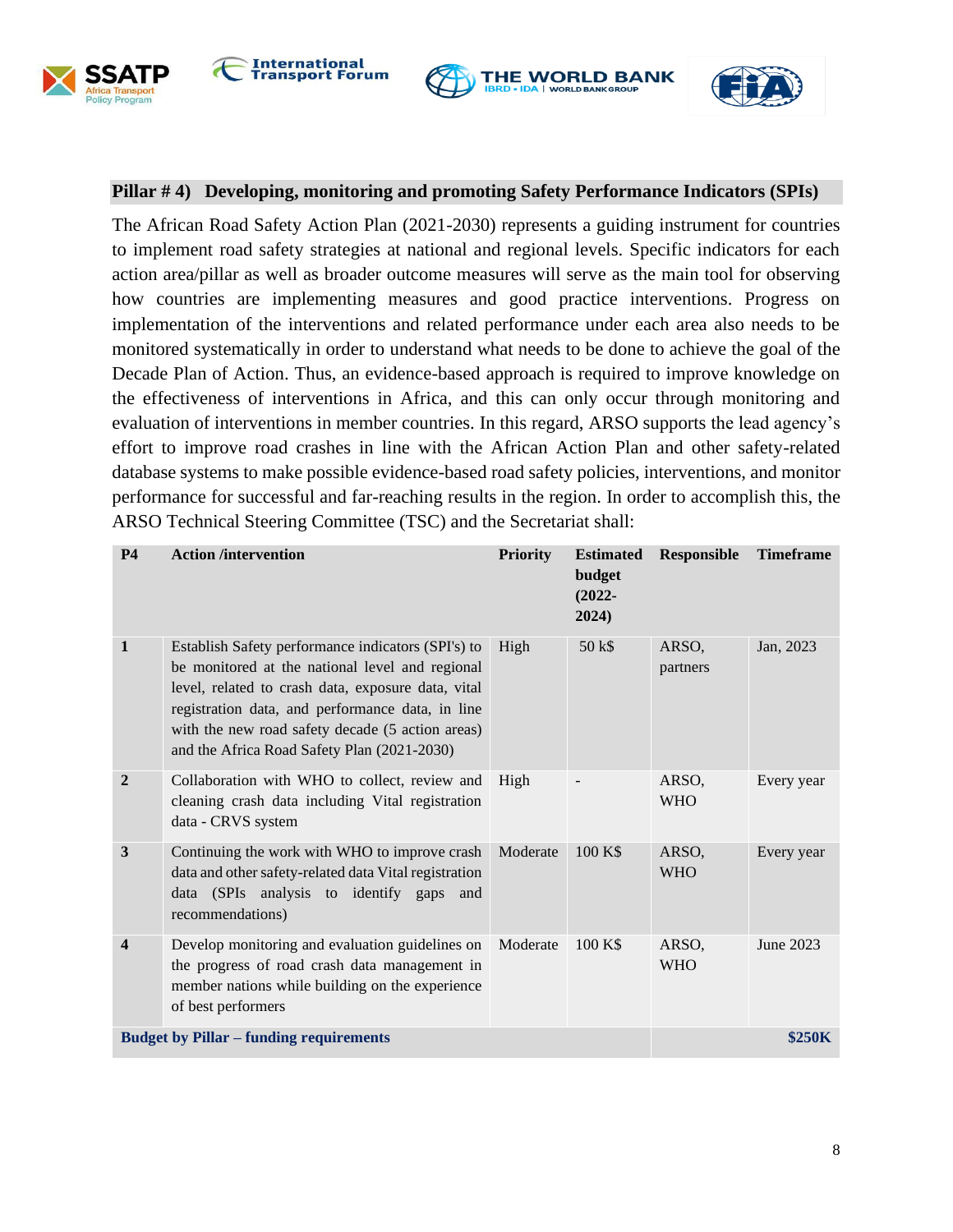

*rogram* 





## **Cross-cutting/byproduct: Promoting ARSO through research, innovation and dissemination of road safety best practice**

These activities cut across all aspects of the previous pillars. To maximize ARSO's impact across Africa, it is necessary to use a dissemination strategy, research/publication, and communication tools so as to share experiences and disseminate the project results in the above thematic areas: to better inform political decisions in the region; foster a mutual learning environment among ARSO member States; and build national/sub-regional capacity for knowledge-based policy advice and interventions. The Secretariat shall commence the following activities:

| Cross<br>cutting<br><b>Pillar</b> | <b>Action /intervention</b>                                                                                                                                                                                                                                                                                | <b>Priority</b> | <b>Estimated</b><br>budget<br>$(2022 -$<br>2024) | Responsible       | <b>Timeframe</b>     |
|-----------------------------------|------------------------------------------------------------------------------------------------------------------------------------------------------------------------------------------------------------------------------------------------------------------------------------------------------------|-----------------|--------------------------------------------------|-------------------|----------------------|
| $\mathbf{1}$                      | Collaborate with 2 academia and<br>conduct research per year on different topics<br>ARSO,<br>related<br>to<br>the<br>ensure<br>periodical<br>publication of this research;                                                                                                                                 | High            |                                                  | ARSO,<br>partners | June, 2024           |
| $\boldsymbol{2}$                  | Publish research reports<br>open<br>access<br>as<br>reports/papers through relevant channels such as<br>workshop; Website; Annual road safety forums                                                                                                                                                       | High            |                                                  | ARSO,<br>partners | June 2024            |
| $\mathbf{3}$                      | Publish<br><b>ARSO</b><br>Quarterly<br>Newsletter<br>and<br>monthly/annual report dissemination events;<br>disseminating and sharing of online ARSO<br>results                                                                                                                                             | High            | 50 K\$                                           | ARSO,<br>partners | Every<br>3<br>months |
| 4                                 | knowledge<br>Promote<br>sharing/promote<br>collaboration among R.S. Lead Agencies by<br>tapping into indigenous/local Road Safety<br>knowledge that promote effective localized<br>interventions                                                                                                           | High            | 100 K\$                                          | ARSO,<br>partners | Every year           |
| 5                                 | Set up a Social network presence and Outreach<br>programs on WhatsApp group or twitter handle<br>for the African Regional Network as a<br>mechanism to maintain communication and<br>collaboration across the member states                                                                                | High            |                                                  | ARSO,<br>partners | Monthly              |
| 6                                 | Publish the Africa Road Safety Annual report<br>ensure periodical publication of this report.                                                                                                                                                                                                              | High            |                                                  | ARSO,<br>partners | Jan, 2023            |
| 7                                 | Issue Press releases and shorter and sharper press<br>notes (in newspapers, magazines and specialized<br>journals); Leveraging of existing networks and<br>related<br>projects<br>Observatory;<br>similar<br>to<br>Presentations<br>meetings<br>workshops<br>at<br>and<br>either<br>organized<br>by<br>the | High            |                                                  | ARSO,<br>partners | Every<br>2<br>months |